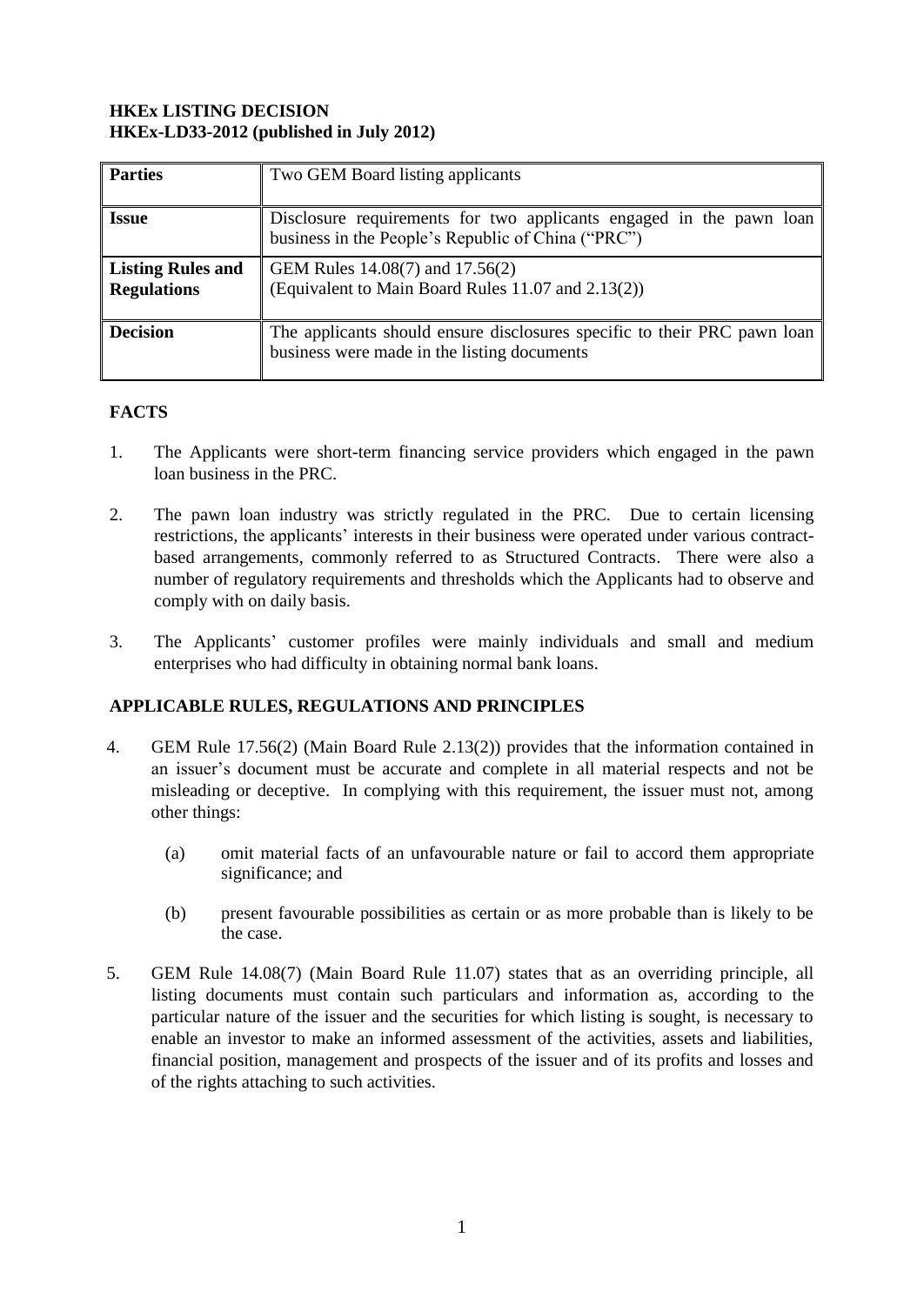## **ANALYSIS**

- 6. The Exchange considered that the pawn loan industry in the PRC had the following characteristics :
	- (a) due to existing legal restrictions concerning the industry, applicants normally used various contract-based arrangements, or Structured Contracts, to give them contractual rights to receive all economic benefits derived from and control all voting rights of the underlying PRC operating companies, without a direct or indirect equity shareholding in the underlying companies;
	- (b) the pawn loan industry was strictly regulated in the PRC;
	- (c) pawn loan providers were subject to higher credit risk and default risk than normal financial institutions because of their customer profiles, namely borrowers who could not otherwise secure normal bank loans;
	- (d) as a result of the higher credit risk and default risk, a sound internal control and risk assessment system was important to ensure proper operation of a pawn loan business and to monitor the applicant's regulatory compliance;
	- (e) an applicant's ability to recover loans and/or take possession of the collateral would have a material effect on its financial condition and operation results;
	- (f) the pawn loan business was usually financed by a combination of paid-in capital, bank loans and internally generated funds; and
	- (g) although a pawn loan operator provided loans (i.e. financial assistance) to customers in its ordinary course of business, these loans did not fall under the definition of "ordinary and usual course of business" under GEM Rule 19.04(8) (Main Board Rule 14.04(8)) (which only applies to banking companies and/or securities houses). Accordingly, the pawn loan provider had to comply with the relevant GEM Rules Chapter 19 (Main Board Rules Chapter 14) requirements after listing if the amount of a loan granted to any customer exceeded the notifiable transaction threshold. Similarly, it would also be required to observe the disclosure obligations under GEM Rules 17.15 to 17.17A (Main Board Rules 13.13 to 13.15A).

## **CONCLUSION**

7. The Applicants should ensure that the following disclosures specific to their PRC pawn loan business were made in the listing documents so that investors would have sufficient information to arrive at an informed investment judgement :

## *Use of Structured Contracts*

8. The Exchange had set out the standard of review on the use of Structured Contracts by listing applicants in a separate Listing Decision LD43-3. The Applicants should ensure their business arrangements and listing documents disclosures properly follow such guidance.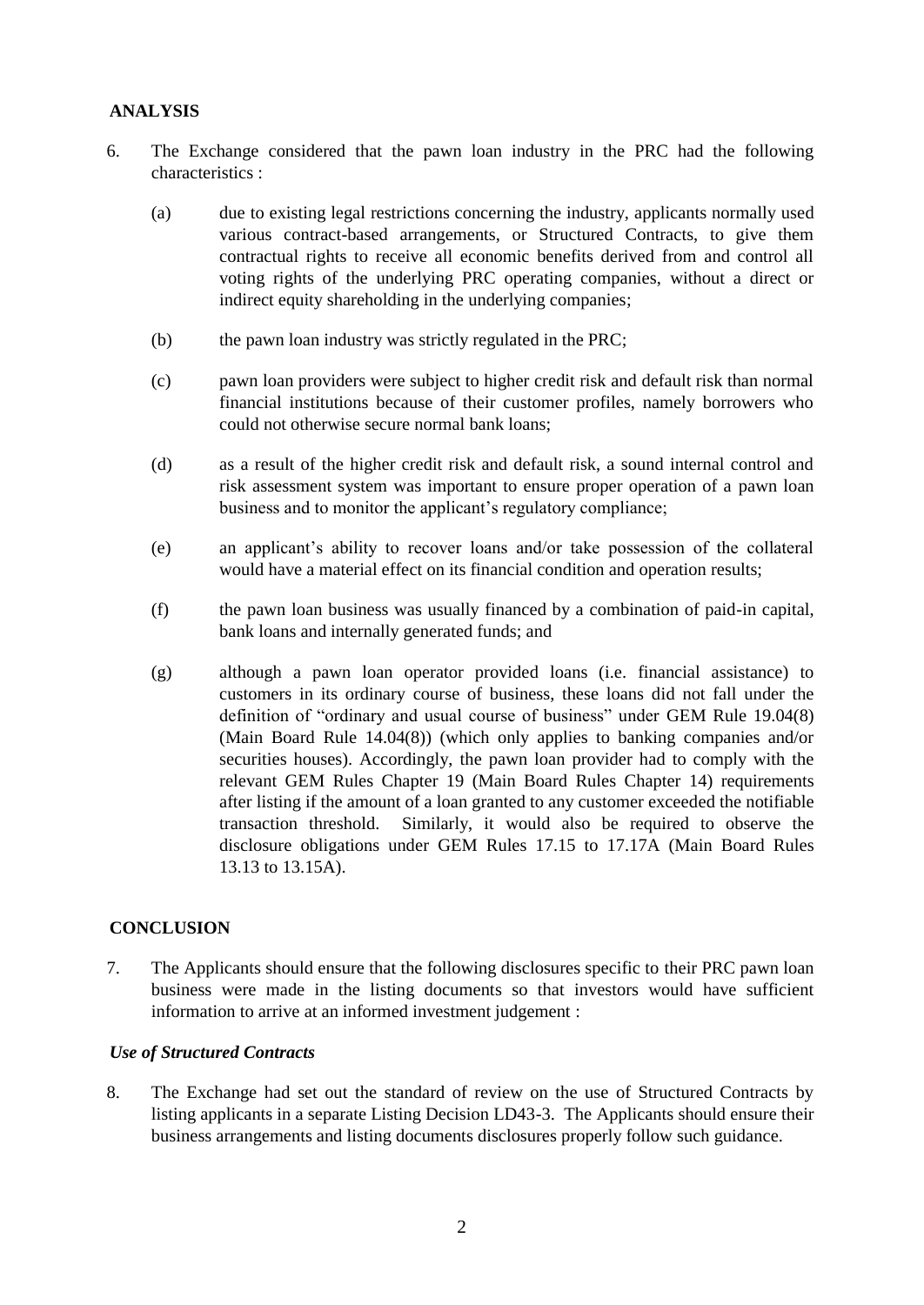#### *Compliance with laws applicable to pawn loan industry*

- 9. The listing documents should disclose in detail:
	- (a) the minimum registered capital requirements, which might vary depending on the type of collateral the Applicants accepted;
	- (b) the minimum working capital requirements, for each branch office and for the operating entity as a whole;
	- (c) how the value of pawned property was appraised;
	- (d) the maximum loan amount that might be provided on individual loans, to a single customer, and in aggregate;
	- (e) the maximum interest rate and administration fee that could be charged;
	- (f) the Applicant's sources of funding and any restriction on the type of person a pawn loan provider could borrow money from;
	- (g) any restrictions on the business activities of the pawn loan providers, e.g. whether they could accept cash deposits in any form and whether they could provide loans to borrowers without any collateral; and
	- (h) any requirement for the establishment and implementation of procedures for the safe operation of the pawn loan business, e.g. proper maintenance of written records, reporting of suspicious persons, installation of various security systems and measures.
- 10. The Applicants should disclose their compliance with legal requirements. For any noncompliance, the listing documents should disclose:-
	- (a) details of non-compliances (such as the extent of non-compliance, frequency of breaches, the illegal income or cost saving derived);
	- (b) reasons for the non-compliance;
	- (c) actions taken to rectify the non-compliances and enhanced internal control measures to prevent re-occurrence;
	- (d) the potential impact to the Applicants as a result of the non-compliances (e.g. the maximum penalty that may be imposed, risk of uplifting or non-renewal of various licences); and
	- (e) the sponsors' view on whether the non-compliances may affect their assessment of the directors' suitability under GEM Rules 5.01 and 5.02 (Main Board Rules 3.08 and 3.09), and where material, suitability of listing of the Applicants under GEM Rule 11.06 (Main Board Rule 8.04).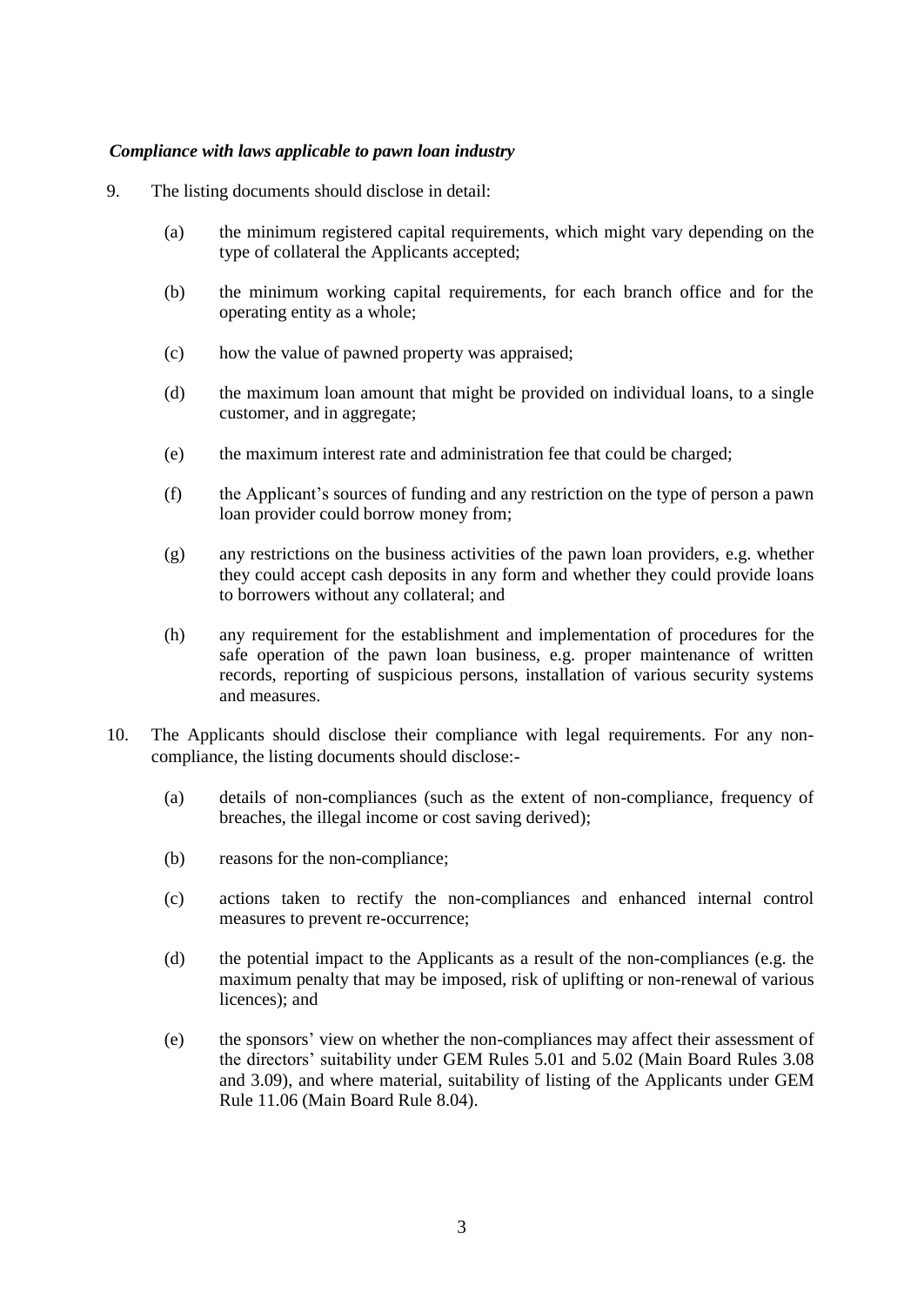### *Loan and customer profiles and major income streams*

- 11. Having a clear overview of the Applicants' loan and customer profile and their major income streams was crucial for an investor to understand and assess the Applicants' business risks and profitability. Accordingly, the listing documents should disclose:
	- (a) a discussion of the number and type of customers for each category of loan, how customers were introduced to the Applicants (e.g. referral by third party, walk-in or repeat customers) and number of repeat customers;
	- (b) an analysis of loans by category (e.g. equity right pawn loans, personal property pawn loans and real estate pawn loans), and their proportion to the total loan amount;
	- (c) detailed profiles for each category of loan, such as the number and total amount of new loans, average size of loans, average loan-to-value ratios, average surety ratios, average loan repayment periods (in days), number of loans renewed and loan renewal ratios, loan impairment ratios and impairment policies etc;
	- (d) an analysis of major revenue streams (such as interest income, administrative fee income and other service or consultation income), with appropriate commentary on their fluctuation;
	- (e) the revenue model and pricing policy for each type of product and service provided, including the range of interest rates and fees charged on each type of loan and service;
	- (f) ageing analysis of loan receivables and the value of assets pledged for each ageing category, how renewed loans were recorded in the ageing analysis and their amounts, details of impairment and provisioning policies, and factors to be considered as an indication of impairment.

#### *Risk management and internal controls*

- 12. The Applicants should demonstrate that they had adopted sufficient measures in monitoring their risks, and disclose details in the listing documents. While the measures adopted might differ from company to company, they would normally cover areas such as:
	- (a) loan approval procedures;
	- (b) risk assessment (including both credit risk and market risk);
	- (c) legal and compliance procedures;
	- (d) anti-money laundering policies and the standards / regulations adhered to;
	- (e) collateral valuation; and
	- (f) how physical collateral was stored and the risks involved.